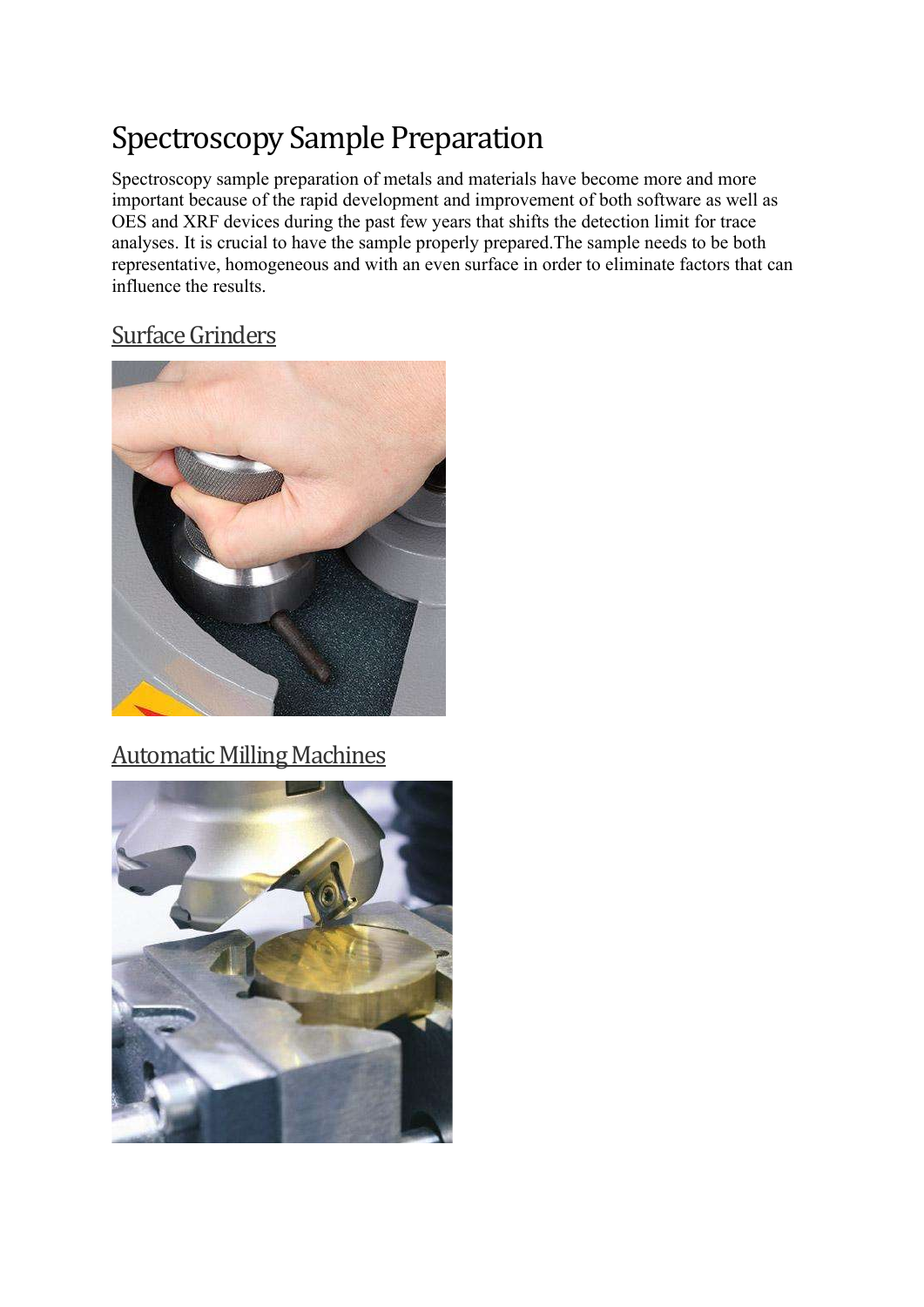#### Pendulum Grinders



## Optical emission spectrometry (OES) & X-Ray Fluorescence (XRF)

Optical emission spectrometry (OES) using arc and spark excitation is the preferred method to determine the chemical composition of metallic samples. This process is widely used in the metal making industries, including primary producers, foundries, die casters and manufacturing. Due to its rapid analysis time and accuracy, Arc/Spark OES systems (Bruker, ThermoFisher) are most effective in controlling the processing of alloys. This technique can be used for many aspects of the production cycle including in-coming inspection of materials, metal processing, quality control of semi-finished and finished goods and many other applications where a chemical composition of the metallic material is required. X-Ray fluorescence is one of the most versatile methods to determine elements in a sample. The material is exposed to x-rays that cause each element to emit its own unique fluorescent xray. The subsequent analysis of the results is based on comparisons to standard samples with given chemical composition.

The sample needs to be both representative, homogeneous and with an even surface in order to eliminate factors that can influence the results. For the preparation of solid metal samples Kemet offers manual and automatic sample preparation machines - from the small table-top disc surface grinder to automatic milling machine. With Kemet Sample Preparation Machines, you feel yourself ready for the analysis.